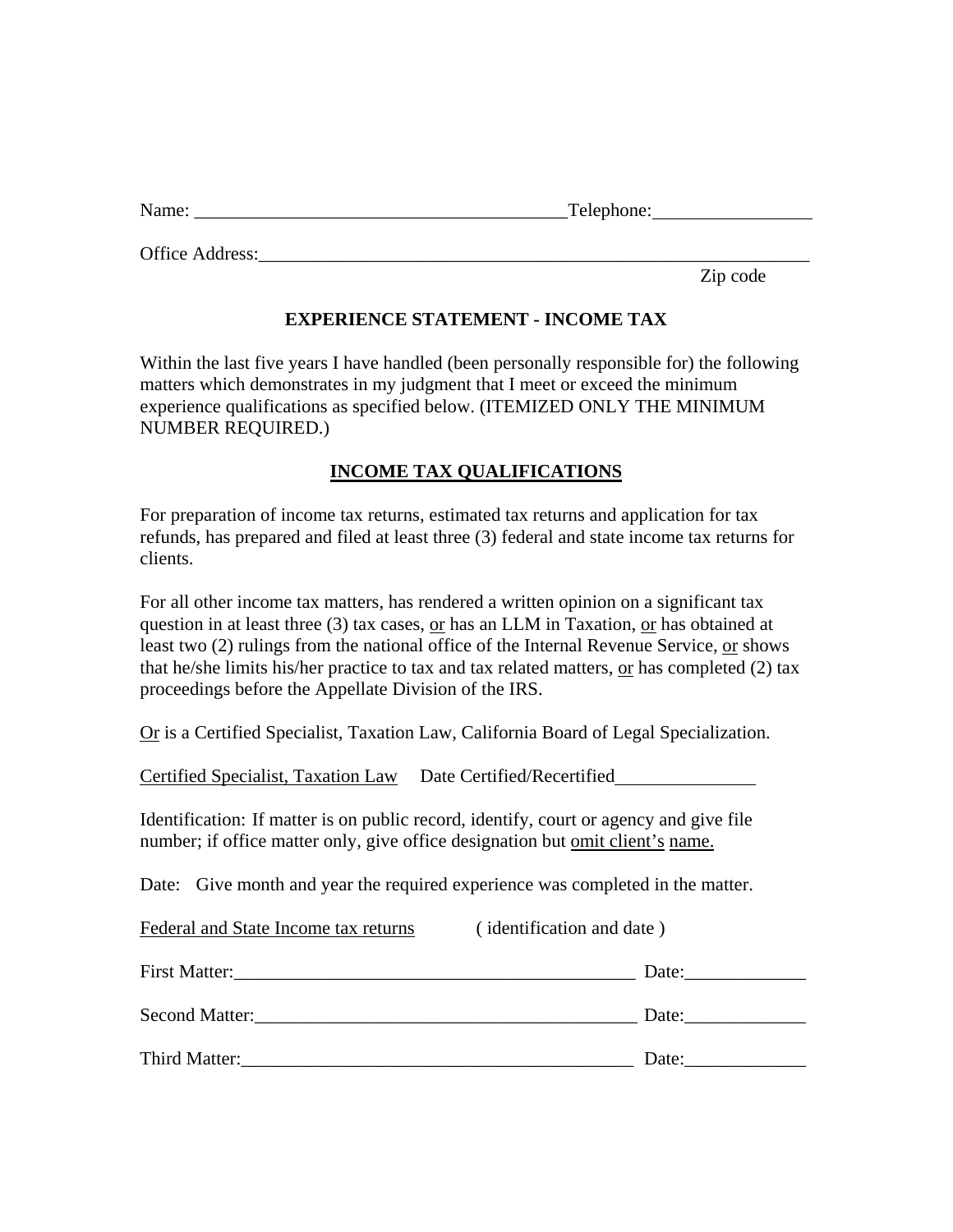## FOR ALL OTHER INCOME TAX MATTERS:

| Written Opinion (identification and date)                  |                                                                                                                                                                                                                                                                                      |
|------------------------------------------------------------|--------------------------------------------------------------------------------------------------------------------------------------------------------------------------------------------------------------------------------------------------------------------------------------|
|                                                            |                                                                                                                                                                                                                                                                                      |
|                                                            |                                                                                                                                                                                                                                                                                      |
|                                                            |                                                                                                                                                                                                                                                                                      |
|                                                            |                                                                                                                                                                                                                                                                                      |
|                                                            |                                                                                                                                                                                                                                                                                      |
|                                                            |                                                                                                                                                                                                                                                                                      |
| <b>OR</b>                                                  |                                                                                                                                                                                                                                                                                      |
| Rulings from National IRS office (identification and date) |                                                                                                                                                                                                                                                                                      |
|                                                            | Date:                                                                                                                                                                                                                                                                                |
|                                                            |                                                                                                                                                                                                                                                                                      |
| <b>OR</b>                                                  |                                                                                                                                                                                                                                                                                      |
|                                                            | The undersigned hereby represents that he in fact limits his practice of law to tax and tax<br>related matters; that he does not accept or handle matters in other areas of law practice;<br>either of the following persons can confirm this representation of their own knowledge: |
|                                                            |                                                                                                                                                                                                                                                                                      |
|                                                            |                                                                                                                                                                                                                                                                                      |
|                                                            |                                                                                                                                                                                                                                                                                      |
|                                                            |                                                                                                                                                                                                                                                                                      |
|                                                            | Two tax proceedings before the Appellate Division of the IRS: (identification and date)                                                                                                                                                                                              |
|                                                            | Date:                                                                                                                                                                                                                                                                                |
|                                                            |                                                                                                                                                                                                                                                                                      |